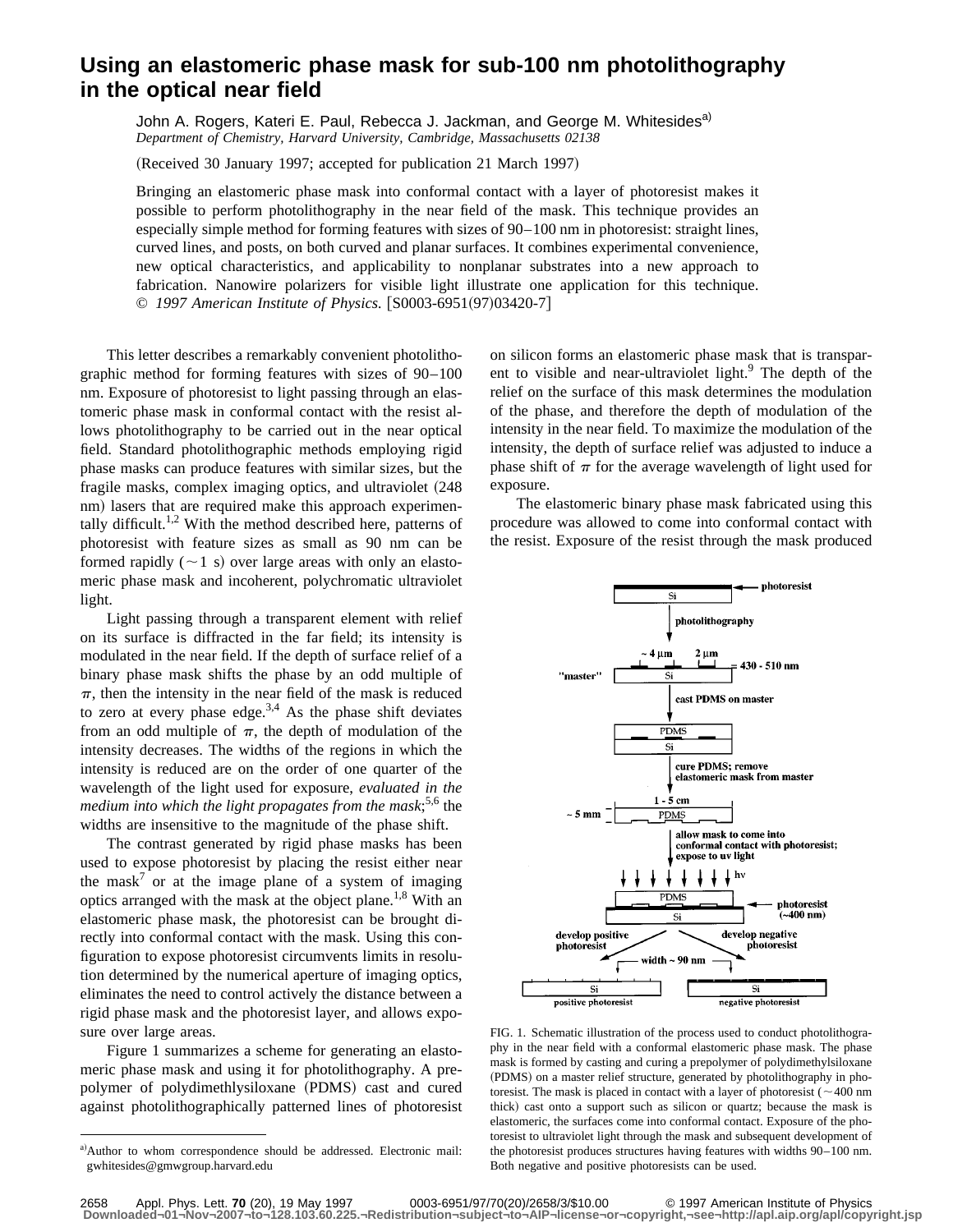

FIG. 2. Scanning electron micrographs (SEMs) of structures produced using near field photolithography with an elastomeric phase mask. Light regions correspond to photoresist and dark regions correspond to  $SiO<sub>2</sub>/Si$ . In (a)–(e), the right frame is a magnified view of the left frame. (a) Parallel lines of positive photoresist produced by exposure through an elastomeric phase mask with surface relief consisting of parallel lines  $(2 \mu m)$  spaced by 2  $\mu$ m). (b) Cross-sectional images of the lines shown in part (a). (c) Crosssectional images of trenches formed in negative photoresist by exposure through an elastomeric phase mask like the one used to generate the structures shown in parts  $(a)$  and  $(b)$ .  $(d)$  Patterns of photoresist formed by exposure through an elastomeric phase mask with relief structure consisting of an array of connected triangles  $(5 \mu m)$  diameter). (e) Posts in photoresist formed using an elastomeric phase mask with a relief structure consisting of parallel lines  $(2 \mu m)$  spaced by 2  $\mu$ m. The posts were formed by exposing the photoresist through this mask, rotating the mask by 90°, and then exposing the resist again. (f) Left frame: Pattern in photoresist transferred to gold using lift-off. Right frame: Pattern in photoresist transferred to silicon dioxide using reactive ion etching.

lines in positive photoresist, and trenches in negative resist (Fig. 2). Arrays of straight and curved lines and posts with minimum dimensions of 90–100 nm with better than 10% reproducibility are possible. Figure  $2(f)$  shows patterns that were transferred from photoresist into silicon dioxide by reactive ion etching,  $^{10}$  and into gold using lift-off.<sup>11</sup>

This method can also generate  $\sim$ 100 nm features on curved substrates by placing a thin elastomeric phase mask in conformal contact with the surface of a *curved* object that is coated with photoresist, and exposing it to light that is



FIG. 3. (a) Photograph of a cylindrical lens with patterned photoresist on its surface. The resist was exposed in the near optical field of a thin elastomeric phase mask in conformal contact with its surface. (b) Optical micrograph generated by focusing a microscope on the part of the sloping surface of the lens that lies in the center of the field-of-view. This image highlights the limited depth of field associated with conventional photolithographic methods. (c) Scanning electron micrograph (SEM) of the same part of the lens illustrated in the optical micrograph in (b). The SEM shows uniform lines of photoresist with widths  $\sim$  100 nm; this width is comparable to that achieved on planar substrates. In the scanning electron micrograph, dark regions correspond to glass and light regions correspond to photoresist. In the optical micrograph, the dark regions correspond to photoresist and the light regions correspond to glass.

close to normally incident. Figure 3 shows lines of photoresist formed on a cylindrical lens with a 15 cm radius of curvature.

An application that illustrates the usefulness of this photolithographic method is in the construction of arrays of gold nanowires for polarizers (Fig. 4). To form an array of nanowires, photoresist cast onto pieces of glass coated with gold was patterned using the procedure outlined in Fig. 1. Using KI to remove gold not protected by the patterned resist produced gold nanowires. Because the widths of these lines are